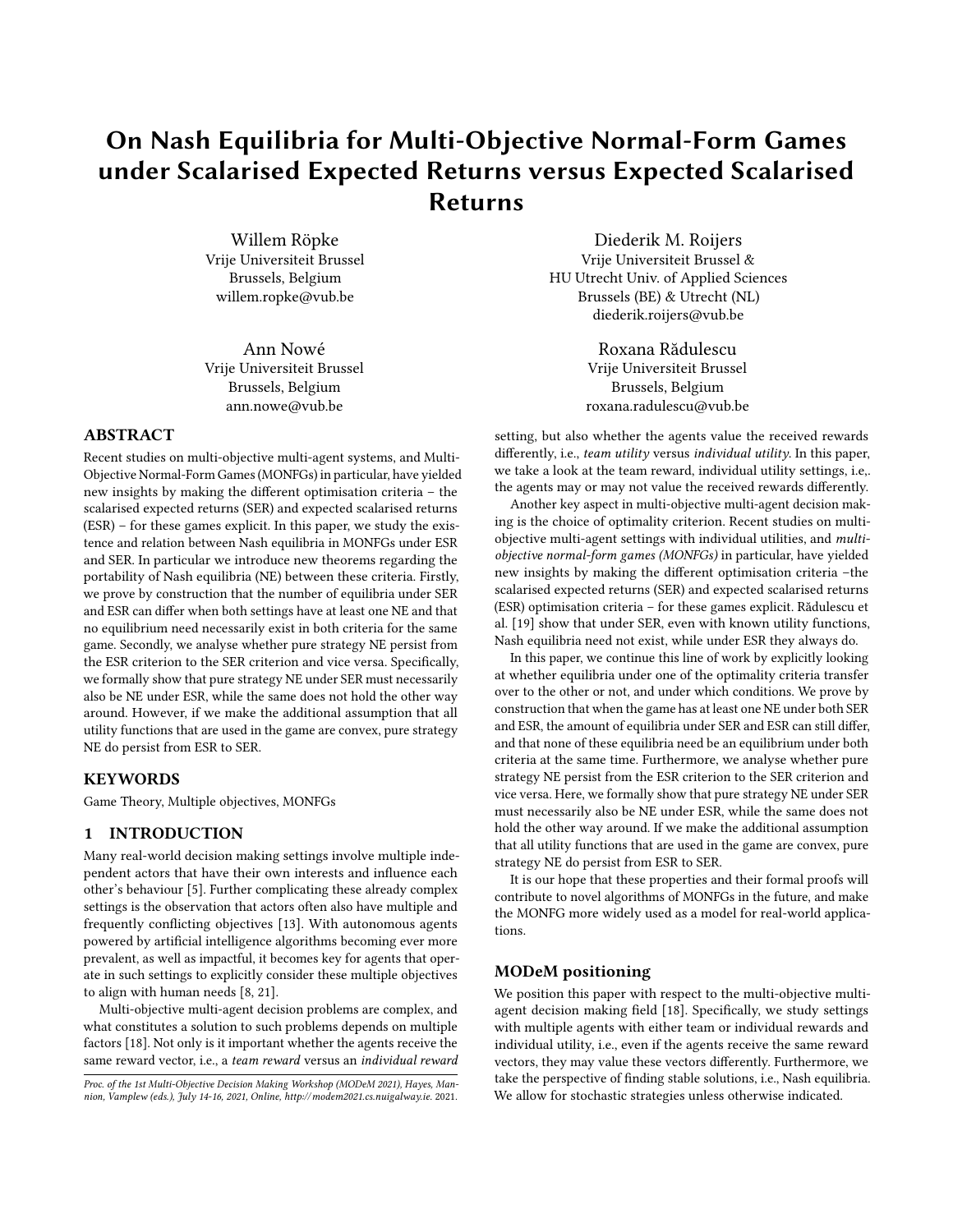## 2 BACKGROUND

In this section, we discuss the necessary background. We start by defining MONFGs and utility functions. We then move to explain multi-objective optimisation criteria and the impact on possible solutions.

## 2.1 Multi-Objective Normal-Form Games

A Multi-Objective Normal-Form Game (MONFG) [\[3\]](#page-5-6) is similar to a (single-objective) normal-form game in all but one aspect: the payoff received by the agents is not a scalar value, but rather a vector of payoffs. In these payoff vectors, each element in the vector then corresponds to the value of a different objective. We can formally define an MONFG as follows:

Definition 2.1 (Multi-objective normal-form game). A (finite, nperson) multi-objective normal-form game is a tuple  $(N, \mathcal{A}, p)$  with  $n \geq 2$  and  $d \geq 2$  objectives, where:

- $N$  is a finite set of  $n$  players, indexed by  $i$ ;
- $\bullet$   $\mathcal{A} = A_1 \times \cdots \times A_n$ , where  $A_i$  is a finite set of actions available to player *i*. Each vector  $a = (a_1, \ldots, a_n) \in \mathcal{A}$  is called an action profile;
- $p = (p_1, ..., p_n)$  where  $p_i : A_i \rightarrow \mathbb{R}^d$  is the vectorial payoff of player  $i$ , given an action profile.

In this paper, we follow a utility-based approach [\[16\]](#page-5-7). In this approach, each agent  $i$  derives a utility from the payoff vector by applying their own scalarisation function, called the utility function  $u_i : \mathbb{R}^d \to \mathbb{R}$ , to this vector. A common simple example of a utility function is a linear utility-function which simply assigns a weight  $w_0 \in [0, 1]$  to each objective *o*, i.e.,  $u_i(\mathbf{p}) = \mathbf{w} \cdot \mathbf{p}$ . In practice however, utility functions often are non-linear, for example because they have interaction components between the objectives, or have decreasing additional utility as the amount of payoff in an objective increases.

In general, we assume that each utility function is at least monotonically increasing in all objectives, which intuitively means that an agent will always prefer more of any objective over less given equal payoff values for the other objectives:

$$
(\forall o, p_o^{\pi} \ge p_o^{\pi'}) \implies u(\mathbf{p}^{\pi}) \ge u(\mathbf{p}^{\pi'}) \tag{1}
$$

with two policies  $\pi$  and  $\pi'$ . While this definition of utility seems straightforward, it does leave the question about what the agent should optimise for. Specifically, do we want to compute the utility over the expected payoff, or apply the utility function to the payoffs directly. When we want to optimise for the utility of a single play of a MONFG, we apply the utility function to the payoff vectors directly, resulting in the expected scalarised returns (ESR) optimisation criterion [\[7,](#page-5-8) [15,](#page-5-9) [19\]](#page-5-5):

$$
p_{u,i} = \mathbb{E}\left[u\left(\boldsymbol{p}_i^{\boldsymbol{\pi}}\right)\right] \tag{2}
$$

with  $p_{u,i}$  the expected utility for agent *i* with utility function  $u$  and  $p_i^{\pi}$  the payoff vector for agent *i* under the joint strategy  $\pi$ .

Alternatively, it is possible that the agent cares about optimising for the utility it can derive from several plays of the game, in which case we first calculate the expectation over the payoff vectors before applying the utility function. This is called the scalarised expected returns (SER) criterion[\[16,](#page-5-7) [19\]](#page-5-5):

$$
p_{u,i} = u\left(\mathbb{E}\left[\boldsymbol{p}_i^{\boldsymbol{\pi}}\right]\right) \tag{3}
$$

where  $p_{u,i}$  is now the utility of the expected payoff vector.

As a concrete illustration to show the differences between the ESR and SER optimisation criteria, consider treatments for a medical condition. There are multiple objectives in this setting, such as maximising the probability of a cure, minimising side-effects, and minimising costs. In this example, a patient might have very different utility for a 50 percent chance of a cure, but with side-effects and 50 percent no effects whatsoever, than for the same 50 percent chance of a cure without any side effects and 50 percent chance of side-effects without a cure (i.e., their preferred optimisation criterion is ESR). This may stand in contrast to the distributors of the means (such as medicines) for the treatment, who might mainly present the averages (i.e., according to the SER criterion). Therefore, the researchers that aim to optimise the treatment are faced with the difficult choice of whether to optimise for the average utility of each treatment outcome (i.e., ESR) or attempting to optimise the utility for the average outcome (i.e., SER); as this can result in very different treatment plans. The choice between these optimisation criteria is thus important to consider, as it has also been shown that ESR and SER are not equivalent under non-linear utility functions [\[19\]](#page-5-5). This work further showed that in stateless settings ESR can be reduced to a single-objective problem when the utility functions are known, implying that regular techniques can be used to solve such problems. The SER criterion on the other hand cannot easily be solved by traditional methods and has been understudied thus far.

#### 2.2 Solution Concepts

Game-theoretic equilibria – such as the well-known solution concept of the Nash equilibrium [\[14\]](#page-5-10) – determine a set of outcomes in strategic interactions from which players have no incentives to deviate. When we adapt the original single-objective formulation of Nash equilibria (NE) to multi-objective games under SER we obtain the following definition [\[18\]](#page-5-4):

Definition 2.2 (Nash equilibrium for scalarised expected returns). A joint policy  $\pi^{NE}$  leads to a Nash equilibrium under the scalarised expected returns criterion if for each agent  $i \in 1, \cdots, n$  and for and all alternative policies  $\pi_i \in \Pi_i$ :

$$
u_i\left(\mathbb{E}\boldsymbol{p}_i\left(\pi_i^{NE},\boldsymbol{\pi}_{-i}^{NE}\right)\right)\geq u_i\left(\mathbb{E}\boldsymbol{p}_i\left(\pi_i,\boldsymbol{\pi}_{-i}^{NE}\right)\right)
$$

i.e.  $\pmb{\pi}^{NE}$  is a Nash equilibrium under SER if no agent can increase the *utility of its expected payoffs* by deviating unilaterally from  $\boldsymbol{\pi}^{NE}$ .

This definition is similar to the definition of a NE in a singleobjective NFG. We must note that although every single-objective NFG has at least one NE, it has been proven that in MONFGs under SER, Nash equilibria need not exist [\[19\]](#page-5-5). This is because the expectation over payoff vectors is computed before the utility function is applied, leading to more freedom for the agents to obtain better results in expectation. Please see [\[18\]](#page-5-4) for an example and formal proof that NE may not exist in MONFGs under SER.

The same problem, i.e., the possible non-existence of NE, does not exist under ESR.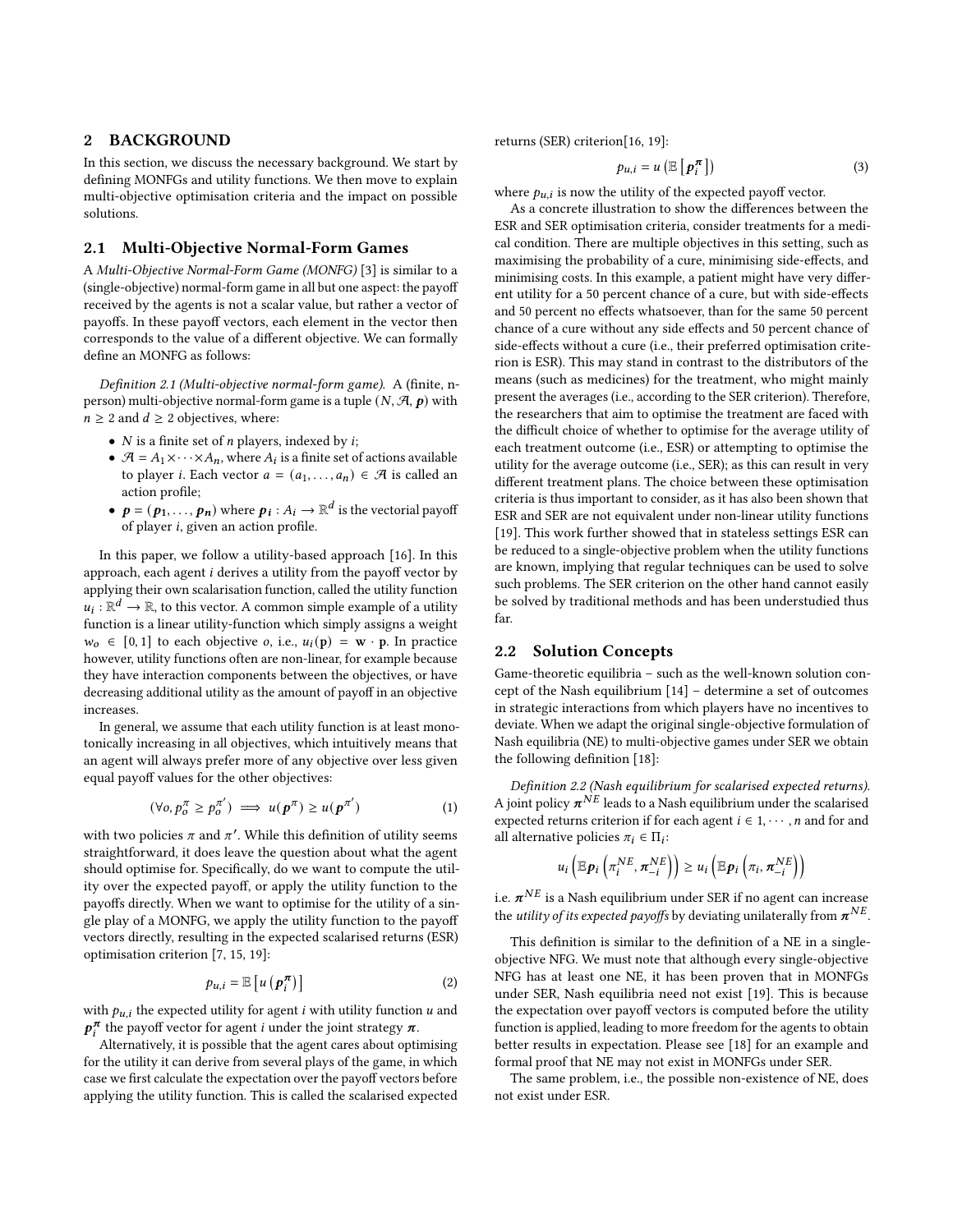Definition 2.3 (Nash equilibrium for expected scalarised returns). A joint policy  $\pi^{\dot{N}E}$  is a Nash equilibrium in a MONFG under ESR if for all players  $i \in \{1, ..., N\}$  and all alternative policies  $\pi_i \in \Pi_i$ :

$$
\mathbb{E} u_i\left(\mathbf{p}_i\left(\pi_i^{NE}, \pi_{-i}^{NE}\right)\right) \geq \mathbb{E} u_i\left(\mathbf{p}_i\left(\pi_i, \pi_{-i}^{NE}\right)\right)
$$

i.e.  $\pmb{\pi}^{NE}$  is a Nash equilibrium under ESR if no agent can increase the expected utility of its payoffs by deviating unilaterally from  $\boldsymbol{\pi}^{NE}$ .

We can see that under ESR, as in single-objective NFGs, an NE does always exist, because the utility functions are applied to the payoff vectors before the expectation. Therefore, if the utility functions are known, these can be used to scalarise the MONFG into an equivalent single-objective NFG, for which the existence of NE is known.

An open question that remains is in what cases NEs do exist under SER and if they do, whether a Nash equilibrium under SER is also a Nash equilibrium under ESR, and vice versa, and under which conditions.

# 3 THE EXISTENCE OF NASH EQUILIBRIA UNDER BOTH ESR AND SER

Single-objective normal-form games [\[14\]](#page-5-10) have been a popular model for a long time. As a consequence, much is known about them, including the fact that each NFG must have at least one mixed strategy NE. The study of multi-objective NFGs on the other hand, and specifically using a utility-based approach, has received much less attention. As is the case with single-agent multi-objective models, work on MONFGs has been fragmented, as different assumptions about the setting in which this model is used can lead to vastly different outcomes. Recently however, with a survey on multi-objective multi-agent decision making [\[18\]](#page-5-4), attention has been drawn to the fact that the two optimisation criteria – ESR and SER – are not equivalent, and a taxonomy has been offered on the basis of payoffs, utility and the type of desired outcomes.

In this paper we focus on individual utility, i.e., even if agents receive the same payoff vector they may value this payoff vector differently. Furthermore, we assume that no social welfare mechanism is employed, and that we are looking for stable outcomes in settings with self-interested agents. For this setting, in MONFGs, it has been shown recently that under SER no NE need necessarily exist [\[19\]](#page-5-5). We build upon this work by providing a further study of the existence of NE in MONFGs under both optimisation criteria. In this section, we aim to show that the total number of NE under SER and under ESR if both have at least one NE need not be equal (Theorem [3.1\)](#page-2-0) and that no NE need be shared between the two different optimisation criteria (Theorem [3.2\)](#page-3-0).

<span id="page-2-0"></span>Theorem 3.1. In a (finite, n-person) multi-objective normal-form game with at least one Nash equilibrium under both criteria, the size of the sets of Nash equilibria under the scalarised expected returns criterion and under the expected scalarised returns criterion need not be equal.

PROOF. We can prove this theorem by constructing a MONFG that has this exact property. The MONFG we use for this purpose can be seen in Table [1.](#page-2-1) We show next to this MONFG, the singleobjective NFG resulting from directly applying the following utility

function to the payoffs, assuming that both agents use this same utility function under ESR:

<span id="page-2-2"></span><span id="page-2-1"></span>
$$
u(p_1, p_2) = 0.1 * p_1 + \max(0, p_1) * \max(0, p_2)
$$
 (4)

|                                         | A $\boxed{(1, 0)}$ ; (1, 0) $\boxed{(0, 1)}$ ; (0, 1) |                                                      |  |  |
|-----------------------------------------|-------------------------------------------------------|------------------------------------------------------|--|--|
|                                         |                                                       | $B \mid (0, 1); (0, 1) \mid (-10, 0), (-10, 0) \mid$ |  |  |
| (a) The multi-objective reward vectors. |                                                       |                                                      |  |  |

|                                      | $A \mid 0.1; 0.1 \mid 0; 0$ |          |  |  |  |
|--------------------------------------|-----------------------------|----------|--|--|--|
|                                      | $B \mid 0; 0$               | $-1: -1$ |  |  |  |
| (b) The ESR utility for both agents. |                             |          |  |  |  |

Table 1: A MONFG with team vector-valued payoffs (top), and (bottom) the scalarised single-objective NFG with individual rewards resulting from applying the utility function in Equation [4](#page-2-2) directly to the payoff vectors (as per ESR) to the upper MONFG for both agents. This MONFG shows by construction the two properties in Theorem [3.1](#page-2-0) and [3.2.](#page-3-0) The highlighted cell is a pure Nash equilibrium.

Let us first show the NE in the MONFG under ESR. We do this by first applying the utility functions for each agent – which in this case happens to be the same – directly to the payoff vectors in the MONFG, resulting in the single-objective NFG in Table [1b.](#page-2-1) We then observe that only the pure strategy profile (A, A) results in utilities above 0 for both agents. As such, there is no incentive for agents to play a mixed strategy when the other agent plays A at least part of the time, leading to the pure strategy NE of (A, A). Additionally, (B, B) is not a NE, as there is an incentive for either agent to play A, which increases their utility. This then again leads both agents to adapt their strategies to the NE of (A, A), making it the only NE of the MONFG under ESR.

Next, we discuss the NE for the MONFG under SER [\(1a\)](#page-2-1). First note that the pure strategy NE of (A, A) under ESR is not a NE under SER. To see this, observe that when one agent plays A deterministically, the best response for the other agent is to play a mixed strategy with probability  $\frac{11}{20}$  for action A and probability  $\frac{9}{20}$  for action B. This results in an expected return of  $(\frac{11}{20}, \frac{9}{20})$  and a utility of  $0.1 \cdot \frac{11}{20} + \frac{11}{20} \cdot \frac{9}{20} = 0.3025$  for both agents. In fact, this constitutes a NE under SER for this game, as no agent has an incentive to deviate from this strategy. A second NE occurs when the agents switch strategies, resulting in the same payoffs. Please note that both agents receive the same expected payoff vectors, and apply the same utility function to these. We can also show that the pure strategy (B, B) is not a NE, as this can be improved upon by either agent deterministically playing A. As such, the MONFG in Table [1](#page-2-1) has at least two mixed strategy NE under SER and no pure strategy NE.

In this MONFG, both the game under SER and ESR have NE. However, we can see that they have a different number of NE, proving Theorem [3.1.](#page-2-0) □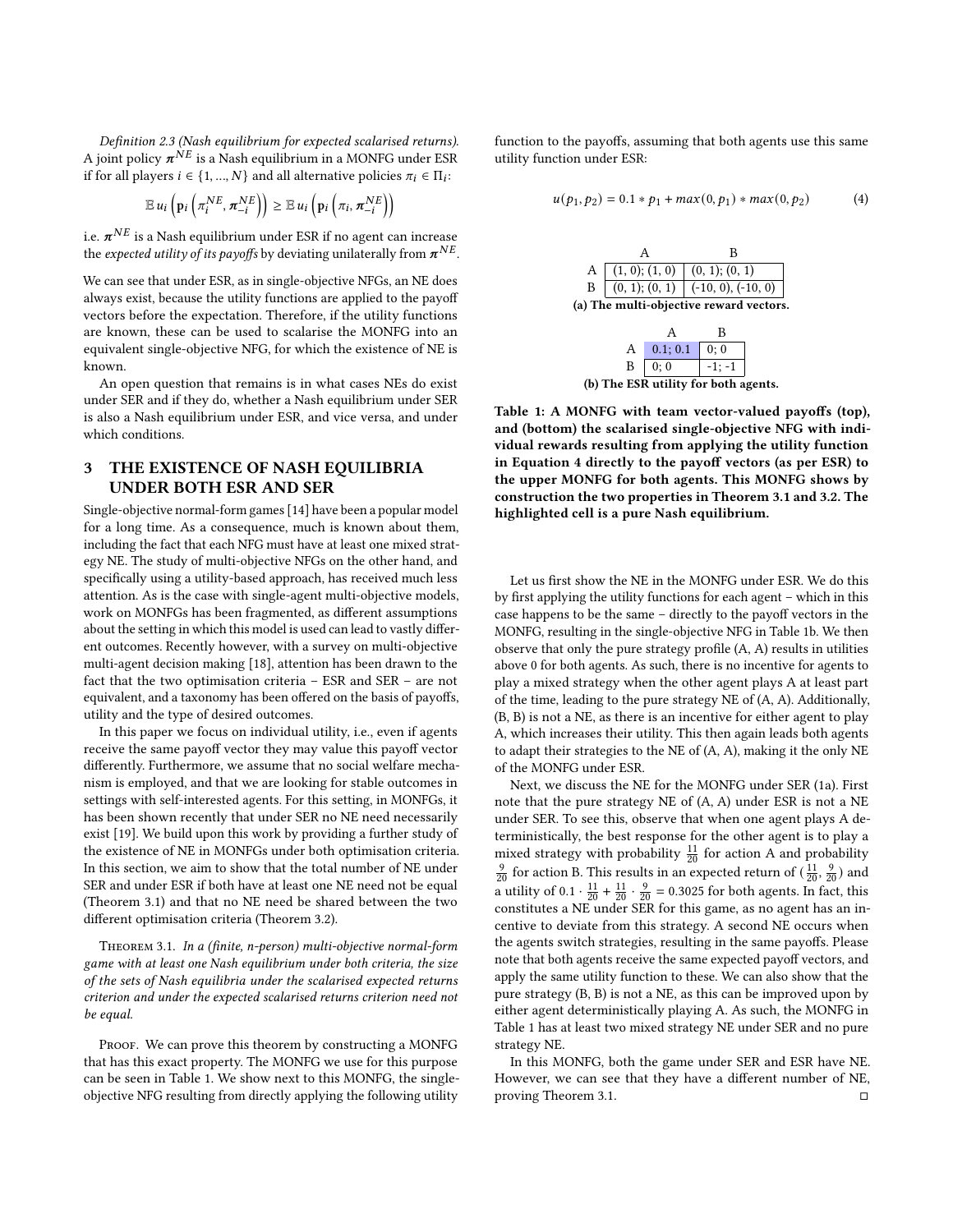Our second finding pertaining to Nash equilibria in MONFGs states that when both SER and ESR have a Nash equilibrium, no NE must necessarily be shared. We formalise this in Theorem [3.2.](#page-3-0)

<span id="page-3-0"></span>Theorem 3.2. In a (finite, n-person) multi-objective normal-form game with at least one Nash equilibrium under both criteria, the set of Nash equilibria under the scalarised expected returns criterion and the set of Nash equilibria under the expected scalarised returns criterion may be disjoint.

PROOF. Theorem [3.2](#page-3-0) can be shown by using the same example MONFG of Table [1,](#page-2-1) and the NE already mentioned in the proof for Theorem [3.1.](#page-2-0) It is clear from that in this example no joint strategy is a Nash equilibrium under both SER and ESR.  $□$ 

#### 4 PURE STRATEGY NASH EQUILIBRIA

As previously noted, SER and ESR are not equivalent in general and no Nash equilibrium need necessarily exist under SER [\[19\]](#page-5-5). Furthermore, we have proven in the previous section that even when both under SER and under ESR there are in fact Nash equilibria, it can still be that there is no joint strategy that is an NE under both SER and ESR. One important open question that remains however is whether and under which circumstances Nash equilibria can persist under both criteria.

In this section, we first show that a pure strategy Nash equilibrium under SER must always be a pure strategy Nash equilibrium under ESR as well. Furthermore, we show that the inverse does not hold by providing a counter example. However, we show that adding the assumption that all utility functions in the MONFG are convex does ensure that pure strategy NE under ESR are also NE under SER. Proving these equivalence relations is of importance as it means that approaches to calculating NE under one criterion could potentially be applied to the other criterion as well. Equivalence relations from ESR to SER in specific could be extremely useful as a MONFG under ESR can be reduced to a single-objective NFG for which there are several well-performing algorithms that are able to calculate one or all NE in the game [\[6,](#page-5-11) [9,](#page-5-12) [11\]](#page-5-13).

In order to show that a pure strategy NE under SER must necessarily be a pure strategy NE under ESR, we first introduce a necessary concept in Lemma [4.1.](#page-3-1) This lemma states that the utility of a pure strategy profile under SER is the same as the utility of that pure strategy profile under ESR.

<span id="page-3-1"></span>LEMMA 4.1 (UTILITY OF A PURE STRATEGY). Given a pure strategy profile in a (finite, n-person) multi-objective normal-form game, the expectation of the payoff will always be the observed payoff, as the expectation of a constant is equal to that constant:

# $\mathbb{E}[p] = p$

and given a utility function  $u$ , the expected utility will also equal the observed utility by the same reasoning

$$
\mathbb{E}[u(\boldsymbol{p})] = u(\boldsymbol{p})
$$

We can thus say that for a pure strategy profile, the utility of a payoff under SER equals the utility under ESR:

$$
u(\mathbb{E}[p]) = u(p) = \mathbb{E}[u(p)]
$$

Given this lemma, we can now define the first theorem of this section which states that a pure strategy Nash equilibrium under SER, must always be a pure Nash equilibrium under ESR as well.

Theorem 4.2. In a (finite, n-person) multi-objective normal-form game, a pure strategy Nash equilibrium under the scalarised expected returns criterion must necessarily also be a Nash equilibrium under the expected scalarised returns criterion.

Proof. Given a pure strategy Nash equilibrium under SER  $\pi^{NE},$ we can say that:

$$
u_i\left(\mathbb{E}p_i\left(\pi_i^{NE}, \pi_{-i}^{NE}\right)\right) \ge u_i\left(\mathbb{E}p_i\left(\pi_i, \pi_{-i}^{NE}\right)\right)
$$
  
\n
$$
\iff u_i\left(p_i\left(\pi_i^{NE}, \pi_{-i}^{NE}\right)\right) \ge u_i\left(\mathbb{E}p_i\left(\pi_i, \pi_{-i}^{NE}\right)\right)
$$
  
\n
$$
\implies \forall a \in A_i : u_i\left(p_i\left(\pi_i^{NE}, \pi_{-i}^{NE}\right)\right) \ge u_i\left(p_i\left(a, \pi_{-i}^{NE}\right)\right)
$$
  
\n
$$
\iff u_i\left(p_i\left(\pi_i^{NE}, \pi_{-i}^{NE}\right)\right) \ge \max_{\alpha} \sum_{a \in A_i} \alpha_a u_i\left(p_i\left(a, \pi_{-i}^{NE}\right)\right)
$$
  
\n
$$
\iff \mathbb{E}u_i\left(p_i\left(\pi_i^{NE}, \pi_{-i}^{NE}\right)\right) \ge \mathbb{E}u_i\left(p_i\left(\pi_i, \pi_{-i}^{NE}\right)\right)
$$
  
\n
$$
\iff \text{A pure Nash equilibrium under ESR}
$$

□

The proof starts with the general definition of a pure strategy Nash equilibrium under SER and removes the expected values where possible in line two. In line three, we remark that if the pure strategy profile is an NE, it must necessarily also be better than unilaterally playing another pure strategy. In line four, this leads us to state that the utility of the pure strategy NE is greater or equal to the optimal stochastic mixture of the utilities of the other pure strategies. In line five, we can freely introduce the expected value again in the left hand side of the inequality and rewrite the right hand side such that it now reflects the expected scalarised returns. This final inequality is also the definition of a Nash equilibrium under ESR. Given this positive result, it is alluring to believe that the inverse, so going from ESR to SER, would also hold. However, this is not actually the case as we can only guarantee that the utility of a pure strategy profile is greater or equal to the optimal stochastic mixture of scalar utilities. We can not guarantee that it is better than the utility of the optimal stochastic mixture of reward vectors.

<span id="page-3-2"></span>Theorem 4.3. In a (finite, n-person) multi-objective normal-form game, a pure strategy Nash equilibrium under the expected scalarised returns criterion need not also be a Nash equilibrium under the scalarised expected returns criterion.

PROOF. We show this theorem formally by using the same MONFG and utility functions as presented in the previous section in Table [1a.](#page-2-1) Recall that in this game, there was a pure NE under ESR but no pure NE under SER. □

We add that an additional assumption can be made to remedy this negative result. Concretely, by making the assumption that all utility functions used by the players in the game are convex, we are still able to show that a pure strategy NE under ESR, must also be a NE under SER.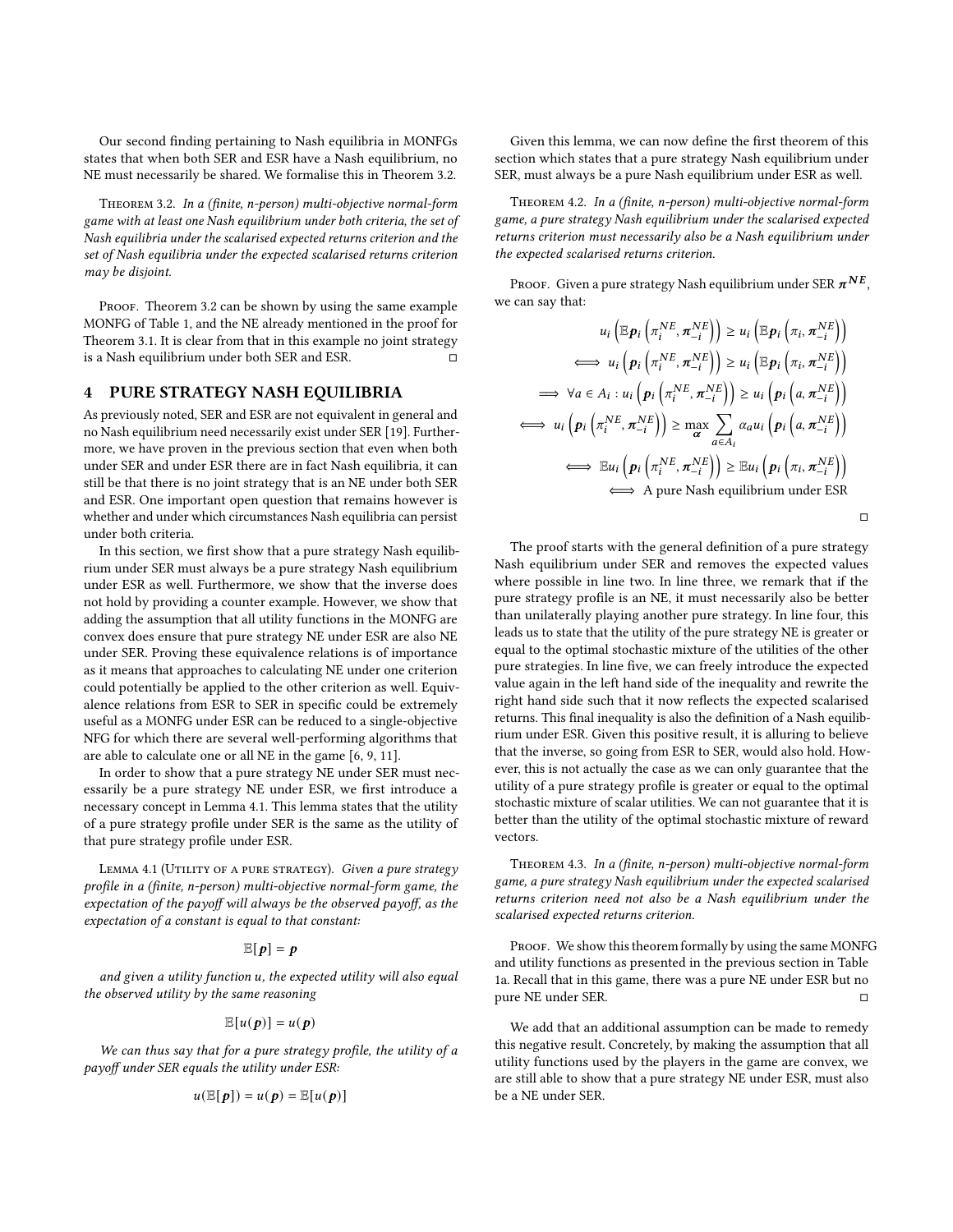<span id="page-4-0"></span>

Figure 1: An example of a convex function. The dotted line denotes the fact that the line segment between any two points lies above the graph between them.

Theorem 4.4. In a (finite, n-person) multi-objective normal-form game where all player utility functions are convex, a pure strategy Nash equilibrium under the expected scalarised returns criterion must necessarily also be a Nash equilibrium under the scalarised expected returns criterion.

We provide a formal definition of a convex function below. In simple terms, a convex function can be defined as a function for which the line segment between any two points lies above the graph between these two points. We show a visual example of such a function in Figure [1.](#page-4-0)

*Definition 4.5.* A function  $f : \mathbb{R}^n \to \mathbb{R}$  is convex if its domain is a convex set and for all  $x_1, x_2$  in its domain, and all  $t \in [0, 1]$ , we have:  $f(tx_1 + (1-t)x_2) \le tf(x_1) + (1-t)f(x_2)$ 

We can apply this definition to highlight that the utility functions used to show Theorem [4.3](#page-3-2) are not convex. If we take for example  $x_1 = (1, 0), x_2 = (0, 1)$  and  $t = 0.5$ , then we get  $f((0.5, 0.5)) =$  $0.05+0.25 = 0.3$  for the left hand side and  $0.5f((1,0))+0.5f((0,1)) =$  $0.05 + 0 = 0.05$  for the right hand side. It is clear then that this is not a convex utility function, as 0.3 is larger than 0.05.

Proof. Given Jensen's inequality, we know that if  $u_i$  is convex:

$$
\mathbb{E}\left[u_i\left(\mathbf{p}_i\left(\boldsymbol{\pi}\right)\right)\right]\geq u_i\left(\mathbb{E}\left[\mathbf{p}_i\left(\boldsymbol{\pi}\right)\right]\right)
$$

Then if we have a pure Nash equilibrium under ESR and if  $u_i$  is convex for every player *i*:

$$
\mathbb{E}[u_i(p(\pi_i^{NE}, \pi_{-i}^{NE}))] \geq \mathbb{E}[u_i(p(\pi_i, \pi_{-i}^{NE}))]
$$
\n
$$
\implies u_i(\mathbb{E}[p(\pi_i^{NE}, \pi_{-i}^{NE})]) \geq \mathbb{E}[u_i(p(\pi_i, \pi_{-i}^{NE}))]
$$
\n
$$
\implies u_i(\mathbb{E}[p(\pi_i^{NE}, \pi_{-i}^{NE})]) \geq \mathbb{E}[u_i(p(\pi_i, \pi_{-i}^{NE}))]
$$
\n
$$
\geq u_i(\mathbb{E}[p(\pi_i, \pi_{-i}^{NE})])
$$
\n
$$
\implies u_i(\mathbb{E}[p(\pi_i^{NE}, \pi_{-i}^{NE})]) \geq u_i(\mathbb{E}[p(\pi_i, \pi_{-i}^{NE})])
$$
\n
$$
\implies \text{A pure Nash equilibrium under SER}
$$

This proof first introduces Jensen's inequality [\[10\]](#page-5-14) to show that when all utility functions are convex, the expected scalarised returns are always greater or equal to the scalarised expected returns. In the first line we write the definition of a NE under ESR. We then note that when the NE is a pure strategy profile, we can place the expectation inside the utility as it is equal. In the third and fourth line, we introduce a new element to the inequality by using Jensens formula. Lastly, we remove the inner part of the inequality. By doing this, we have arrived at the definition of a NE under SER, proving our statement.

## 5 RELATED WORK

Multi-objective games (also known as multicriteria games in the literature) were introduces by Blackwell et al. [\[4\]](#page-5-15) and have been discussed extensively in the literature throughout the years. We highlight below a few of these works, together with the difference in perspective in comparison to our approach.

A lot of previous work in multi-objective games considers the case in which agents do not know their utility-function, and thus define utility-function agnostic equilibria. For example, Shapley and Rigby [\[20\]](#page-5-16) extend and characterise the set of mixed-strategy agnostic Nash equilibria for multicriteria two-person zero-sum games for linear utility functions. Important here to note is their remark that if the utility functions differ, the scalarised game (implicitly assuming ESR) can possibly be no longer zero-sum.

Bergstresser and Yu [\[2\]](#page-5-17) bring up the idea that utility functions could also be non-linear. However, in their practical analysis, they only consider linear utility functions and apply the ESR criterion to obtain the resulting trade-off game and corresponding solution points.

Finally, Lozovanu et al. [\[12\]](#page-5-18) formulate an algorithm for finding Pareto-Nash equilibria in multi-objective non-cooperative games. More precisely, for every linear utility function for which the weights sum to one, they compute the trade-off game (i.e., implicitly assume the ESR criterion), then find its NE.

Consequently, given the use of linear utility functions, there was no distinction to be made between the ESR and SER optimisation criteria in the game theory literature. Rădulescu et al. [\[19\]](#page-5-5) made the choice between an ESR and SER perspective explicit, and showed that this choice has profound consequences on the set of Nash and correlated equilibria [\[1\]](#page-5-19) in MONFGs, when considering nonlinear utility functions. In this paper, we have continued this line of work by explicitly looking at whether equilibria under one of the optimality criteria transfer over to the other or not, and under which conditions.

## 6 CONCLUSIONS

In this paper, we have analysed Nash Equilibria (NE) in Multi-Objective Normal-Form Games (MONFGs), under two optimality criteria: scalarised expected returns (SER), and expected scalarised returns (ESR). Specifically, we have shown five properties of NE under ESR compared to NE under SER.

We have constructed an example to show that the sets of Nash equilibria under ESR and SER for the same MONFG may be disjoint.